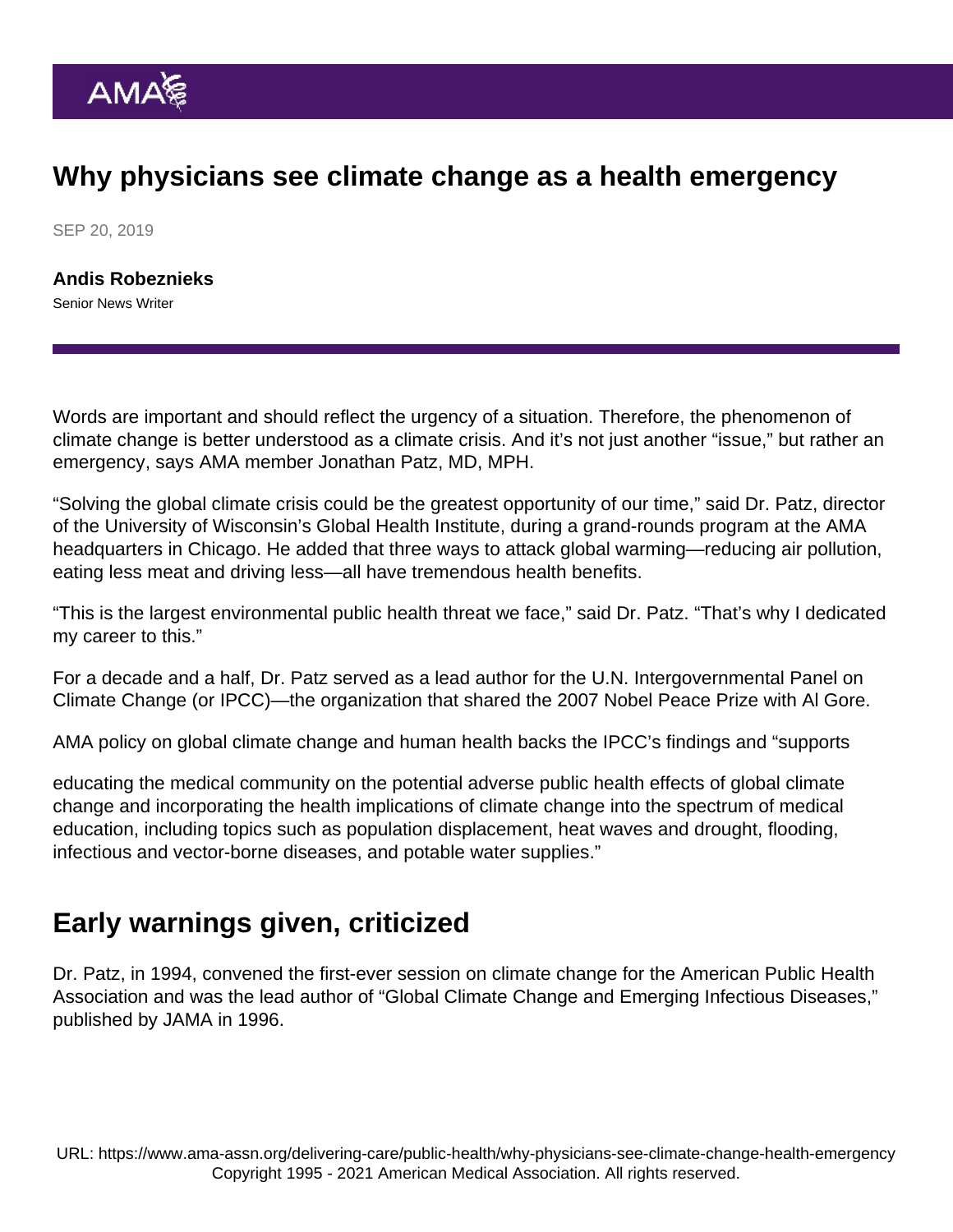The report was immediately met by skeptics who disputed his analysis on the link between climate change and certain health ailments. One respondent even cited a paper entitled "Why Global Warming Would Be Good for You" as a reference.

For today's skeptics, Dr. Patz argues that the strategies for fighting climate change also work for improving health.

"Regardless of one's views on climate change science—even for deniers—all of us can support clean air from low-carbon energy," said Dr. Patz, who is board certified in occupational and environmental medicine, and family medicine. "Climate change is a health issue, and a low-carbon society offers enormous health opportunities."

He cited research showing that investing \$30 in the technology needed to reduce one ton of carbon dioxide emissions produces \$200 in health cost savings.

## Overwhelming impact

Co-presenter Renee N. Salas, MD, MPH, with the Harvard Global Health Institute, noted that combating the negative health impact of the climate change aligns with AMA's strategic objectives.

For example, the AMA seeks to remove obstacles interfering with patient care, and climate change creates obstacles. This includes disruption to the health care supply chain that occurred when Hurricane Maria struck drug and device manufacturing facilities in Puerto Rico.

The AMA leads the charge to prevent chronic disease while the heat waves, fires and floods caused by climate change amplify and multiply the threats to health posed by chronic disease.

While the AMA confronts public health crises, Dr. Salas said the climate crisis is disrupting and overwhelming our public health infrastructure and increasing the potential for food contamination and mosquito-borne diseases.

The AMA is among more than 100 health organizations that signed the Medical Society Consortium on Climate and Health's [Climate, Health and Equity Policy Action Agenda.](https://climatehealthaction.org/cta/climate-health-equity-policy/) Among other things, the organizations are urging "government, business and civil society leaders, elected officials and candidates for office to recognize climate change as a health emergency."

## "Critical window" still open